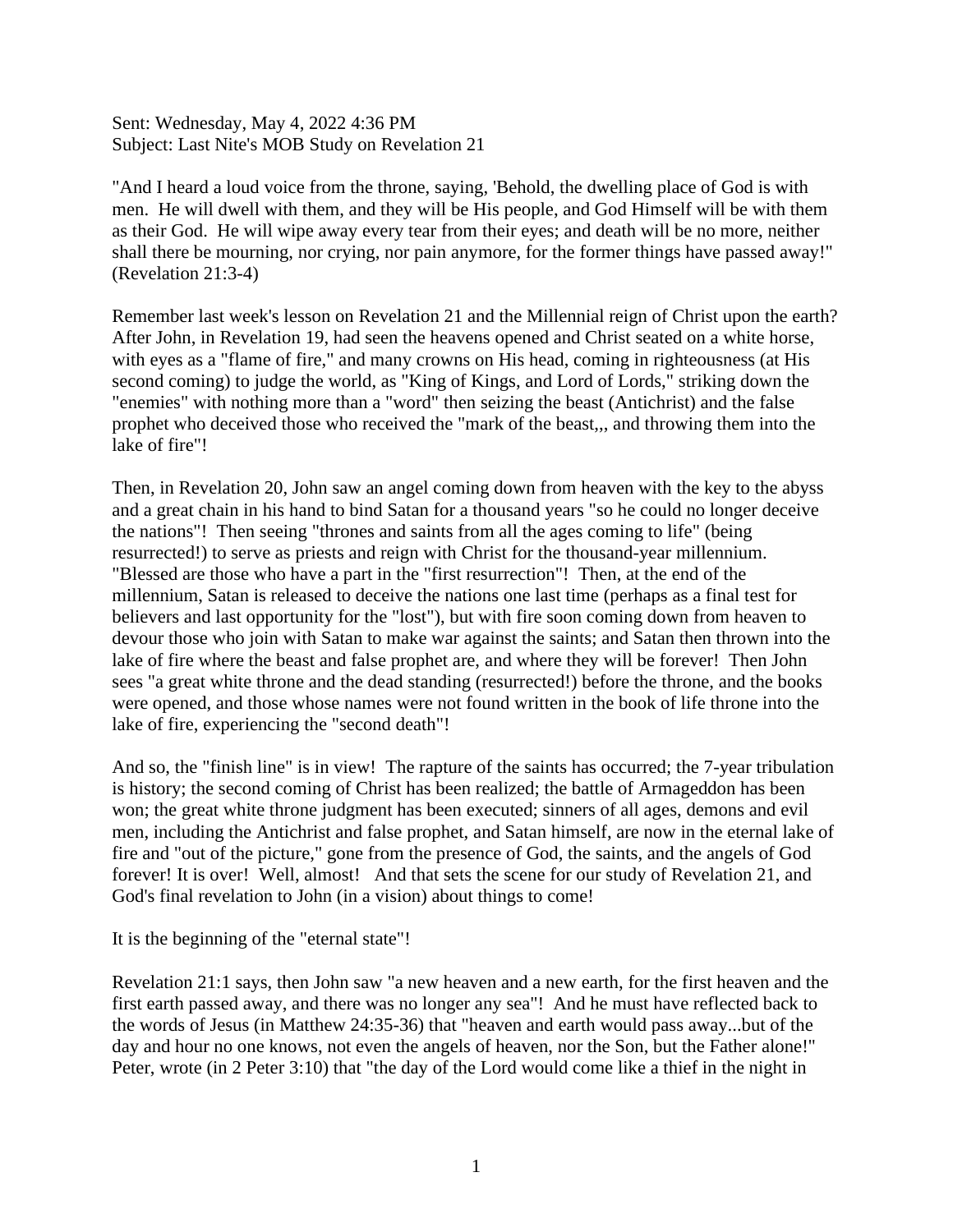which the heavens will pass away with a roar and the elements will be destroyed with intense heat, and the earth and its works will be burned up!"

The Old Testament prophets saw this coming! Isaiah wrote (in Isaiah 34:4) how "the sky would be rolled back as a scroll..." and then (in Isaiah 65:17) how God would "create a new heaven and a new earth; and the former things will not be remembered or come to mind!"

But then, John saw (again, in a vision) something truly amazing! The "holy city, new Jerusalem, coming down out of heaven from God, made ready as a bride adorned for her husband...and a loud voice from the throne, saying, 'Behold, the tabernacle of God is among men, and He will dwell among them, and they shall be His people, and God Himself will be among them, and He will wipe away every tear from their eyes; and there will be no longer any death; there will no longer be any mourning, or crying, or pain; the first things have passed away!"

And then John heard the words from "He who sits on the throne (God the Father!) giving the "bottom line"! "I am making all things new! Write about it, John! These words are faithful and true! It's done! I am the Alpha and the Omega, the beginning and the end. I will give to the one who thirsts from the springs of the water of life without cost! He who overcomes will inherit these things, and I will be his God and he will be My son. But for the cowardly and unbelieving and abominable and murderers and immoral persons and sorcerers and idolaters and all liars, their part will be in the lake that burns with fire and brimstone, which is the second death!"

Hear the words of God! What more can we say!

But the revelation to John is not over! "One of the seven angels who had the seven bowls..." told John to "Come!" and that he would show him (first-hand) the bride and wife of the Lamb...and the holy city," the new Jerusalem, coming down from heaven, and "having the glory of God"! And what a tour John was given, which he endeavors to describe it in the remaining verses of Revelation 21!

It must have taken John back again, and added new clarity to the words Jesus gave to His disciples (John, of course, being one of them!), just before the cross, when He revealed to them (recorded by John himself, in John 14:1-3): "Do not let your heart be troubled; believe in God, believe also in Me! In My Father's house are many dwelling places (mansions); if it were not so, I would have told you; for I go to prepare a place for you. If I go and prepare a place for you, I will come again and receive you to Myself, that where I am, there you may be also! (Can you imagine John's "flabbergast" when he actually saw what Jesus had prepared!)

F.F. Bruce, in his commentary on Revelation, perhaps describes John's response best: "John ransacks the resource of language and metaphor – jewels, gold, and pearls – to describe the indescribable glory which the holy city reflects!" (You'll have to read it for yourself!)

Isn't it amazing that God actually wants to "dwell with His people"! Going back to the Garden of Eden, before the "fall," when God would walk with Adam and Eve in the cool of the evening (and you can only imagine what they talked about)! Then with His presence in the tabernacle in the wilderness, in Exodus, and the "shekinah" glory that emanated from it! God shared His